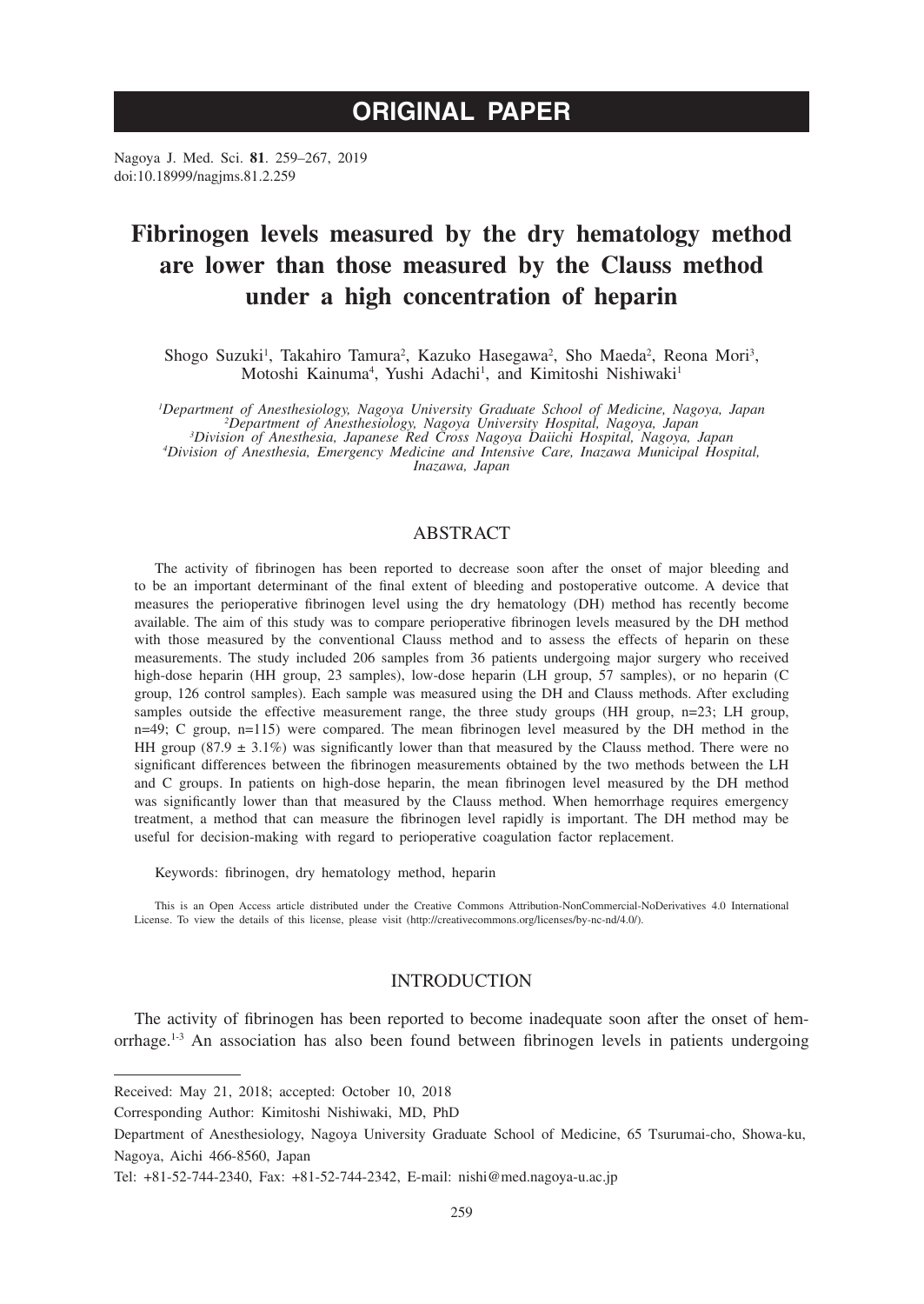#### Shogo Suzuki et al

cardiac surgery who suffer massive postoperative hemorrhage and the amount of bleeding, blood transfusion needs, and the prognosis.4-8 Therefore, the fibrinogen level may be an important index of coagulation in patients who have suffered massive bleeding. In view of the rapid reduction in the fibrinogen level during hemorrhage, a rapid measurement method is crucial. However, blood collection, transport, and diagnosis takes more than 30 minutes using the conventional Clauss and prothrombin time (PT)-derived methods. Heparin is often administered perioperatively for anticoagulation. Reports on the use of heparin before and after cardiopulmonary bypass<sup>9</sup> and on use of the recently marketed CG02N whole blood coagulation analyzer for blood gas analysis in heparinized blood<sup>10</sup> indicate that low-dose heparin has no effect on the results of measurements. However, there is no report on the effects of high-dose heparin on fibrinogen levels in patients undergoing cardiopulmonary bypass surgery. In general, the effects of anticoagulants on the fibrinogen level are masked by anticoagulant inhibitors and dilution of samples; the effect of anticoagulant inhibitors and dilution is inadequate, and the fibrinogen measurements obtained in patients who have received heparin may vary depending on the measurement method used.

The aims of this study were to compare the fibrinogen measurements obtained in patients undergoing surgery by the rapid dry hematology (DH) method using the recently marketed CG02N whole blood coagulation analyzer (A&T Corporation, Kanagawa, Japan) with those obtained by the standard Clauss method used in our central laboratory and to assess the effects of perioperatively administered heparin on these measurements.

# MATERIALS AND METHODS

The study was approved by the Nagoya University Hospital ethics committee (approval number 2014-0026) and included patients who were scheduled for surgery and had a high risk of hemorrhage. Blood samples were collected from a volunteer on a single occasion to measure the effect of addition of heparin on the fibrinogen measurements obtained by the two methods. Written informed consent was obtained from all patients who participated in the study. The target number of samples was 200.

#### *Methods*

Heparin were added to the samples obtained from the volunteer and the fibrinogen levels were measured using the DH method and the Clauss method. The heparin concentrations used were 0.01, 0.03, 0.1, 0.3, 1, 3, and 10 IU/ml.

Samples for measurements obtained using the DH method were collected from patients during routine blood sampling and the results were compared with those obtained by the Clauss method. The DH method is suitable for use at the bedside. The cartridge-type fibrinogen reagent used in the device contains lyophilized bovine plasma thrombin and magnetic particles. When the reagent cartridge is placed in the device and samples are added, the components in the reaction cell dissolve and the magnetic particles start to move. When an intermittent vertical magnetic field is applied to the magnetic particles by turning on and off the horizontal magnetic field of a permanent magnet and an electromagnet, the magnetic particles in the reaction cell start to move immediately after dissolution of the components. The analytic device performs measurements by optically monitoring the reduction of signals from the magnetic particles as a result of progression of the coagulation reactions. Using the Clauss method, the time until fibrinogen in the plasma is converted to fibrin by the thrombin reagent is calculated from the relative ratio to the value at baseline. The time measurement is recorded as the time when the coagulation reaction curve reaches the absorbance at which almost no change in the coagulation reaction is observed. The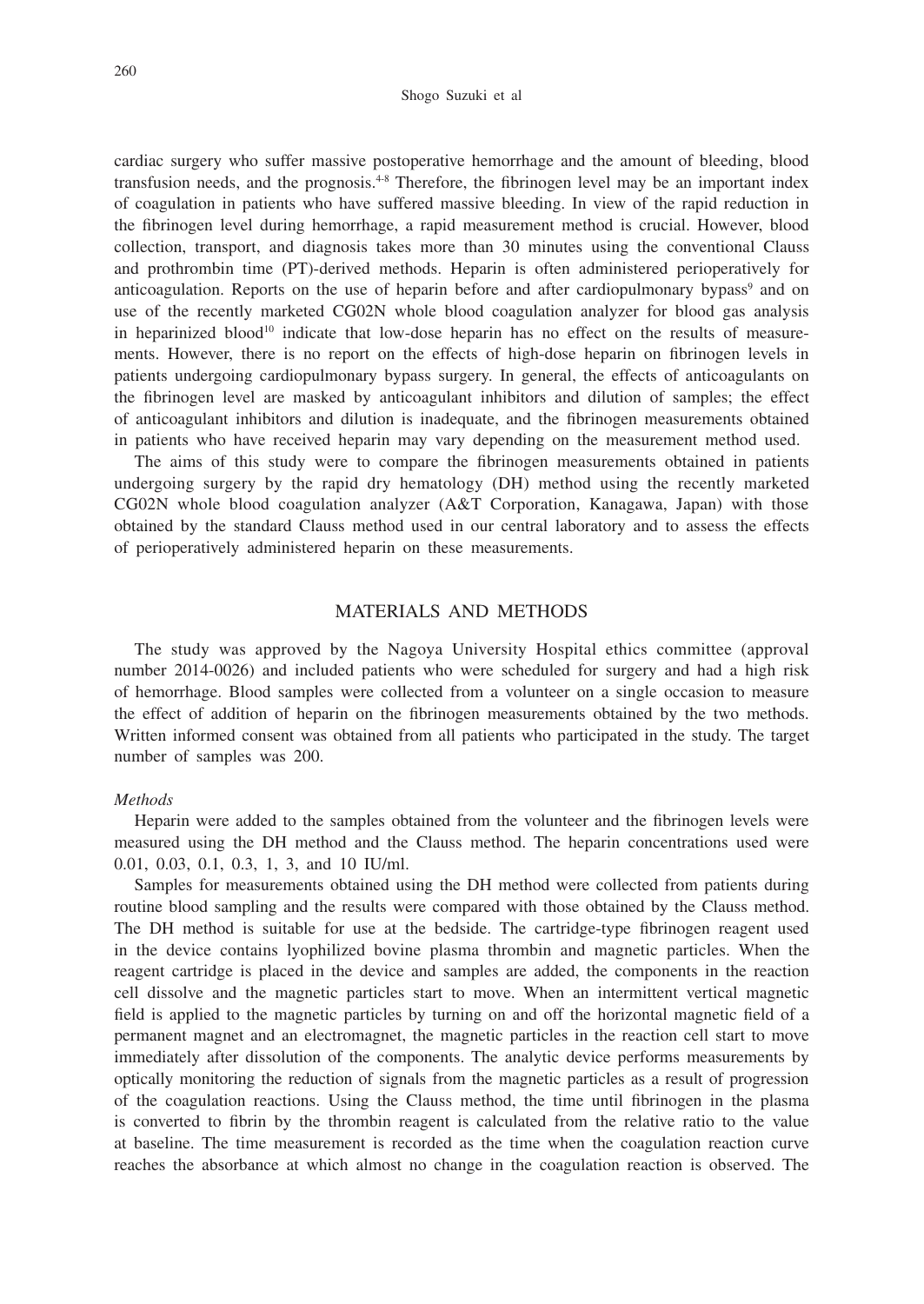fibrinogen measurements using the DH method were made with 5-fold and 10-fold dilution solutions (A&T Corporation). The samples were collected from patients who received high-dose heparin (HH, body surface area  $\times$  9000 IU) or low-dose heparin (LH, ≥1000 IU) within four hours of blood collection or no heparin (control, C). For the whole blood samples, the required correction of hematocrit was made using the following formula: quantitative value = measured value  $\times$  (dilution ratio/15)  $\times$  (100/[100 – hematocrit  $\times$  0.9]). For measurement in the central laboratory, the CS-5100 system and Thrombocheck Fib (L) (Sysmex Corp., Kobe, Japan) were used as the device and reagent, respectively. A 3.2% citric acid blood collection tube (Venoject II: Terumo Corp., Tokyo, Japan) was used for both the DH and Clauss methods.

#### *Statistical analysis*

The ratio of the value measured using the DH method to that measured using the Clauss method is expressed as the mean  $\pm$  standard error of the mean. The paired t-test and Bland-Altman analysis were used to compare the results obtained using the DH method with those obtained using the Clauss method; r-values and p-values were obtained by correlation analysis. All statistical analyses were performed using IBM SPSS version 24 software (SPSS IBM Japan Inc., Tokyo, Japan). A *p*-value <0.05 was considered statistically significant.

### RESULTS

In the sample obtained from the volunteer, heparin concentrations up to 10 IU/ml had no effect on the fibrinogen level measured by the Clauss method, but a heparin concentration of 1 IU/ml tended to give a lower value by the DH method (Figure 1).

Two hundred and six samples were collected from 36 patients (20 men, 16 women; mean age 59.8 years) undergoing cardiac surgery (n=21), cardiovascular surgery (n=11), liver grafting surgery  $(n=3)$ , or gastrointestinal surgery  $(n=1)$ ; 23, 57, and 126 samples were collected from the HH, LH, and C groups, respectively. One sample that was below the sensitivity threshold (<25 mg/dl), was excluded, leaving 205 samples for inclusion in the analysis.

The linear correlation between the Clauss method and the DH method was lost at a



Fig. 1 Effect of addition of heparin in a sample from a volunteer.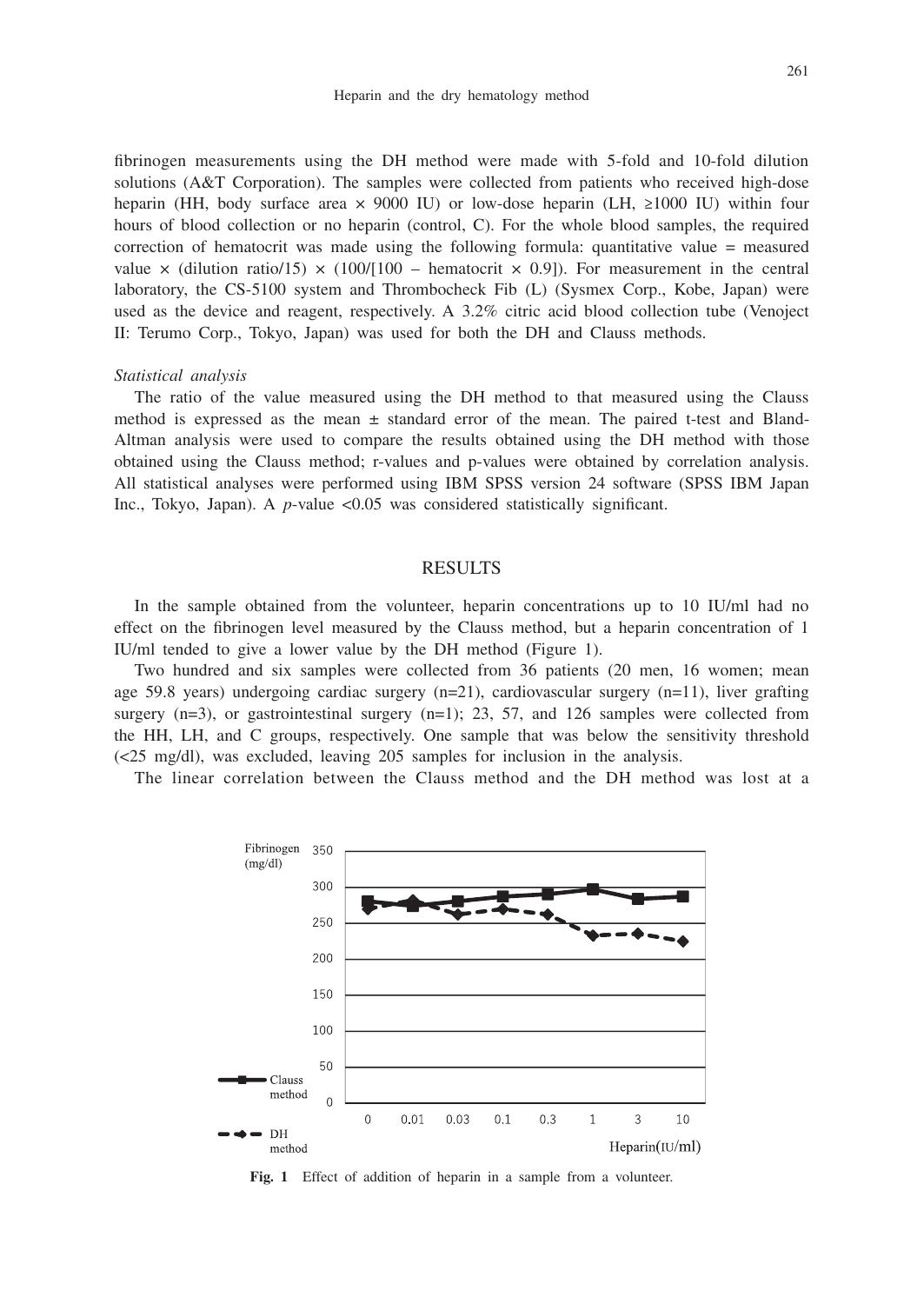

Fig. 2 Correlation of fibrinogen levels (g/l) in solutions diluted by (A) 5-fold and (B) 10-fold when measured by the Clauss method and the dry hematology method.

concentration of ≥300 mg/dl with the 5-fold dilution solution (Figure 2A) and at ≥600 mg/dl with the 10-fold dilution solution in all samples (Figure 2B). The regression equation for the correlation with a 5-fold dilution (<300 mg/dl) was  $y = 1.0514 - 10.223$  ( $r = 0.92152$ ) and with a 10-fold dilution (<600 mg/dl) was y = 0.9139x + 21.407 (*r*=0.957). Therefore, a subsequent test was performed using the 10-fold dilution solution. For the Clauss method, samples with a concentration of 50 to 500 mg/dl were included in the analysis. After excluding samples outside the effective measurement range, comparisons were made between 23 samples in the HH group, 49 in the LH group, and 115 in the C group.

There was a strong positive correlation between the two methods in group C (*r*=0.954,  $p$ <0.001). The regression equation for the correlation was  $y = 0.985x + 8.300$  (Figure 3A). Furthermore, the mean for the DH method was  $100.4 \pm 1.1\%$  of that for the Clauss method; the difference was not statistically significant  $(p=0.65)$ . In the Bland-Altman analysis, the bias was –1.978 mg/dl (95% confidence interval –32.508, 28.552; Figure 4A).

In the patients on continuous renal replacement therapy or extracorporeal membrane oxygenation who received low-dose heparin. A strong positive correlation between the two methods was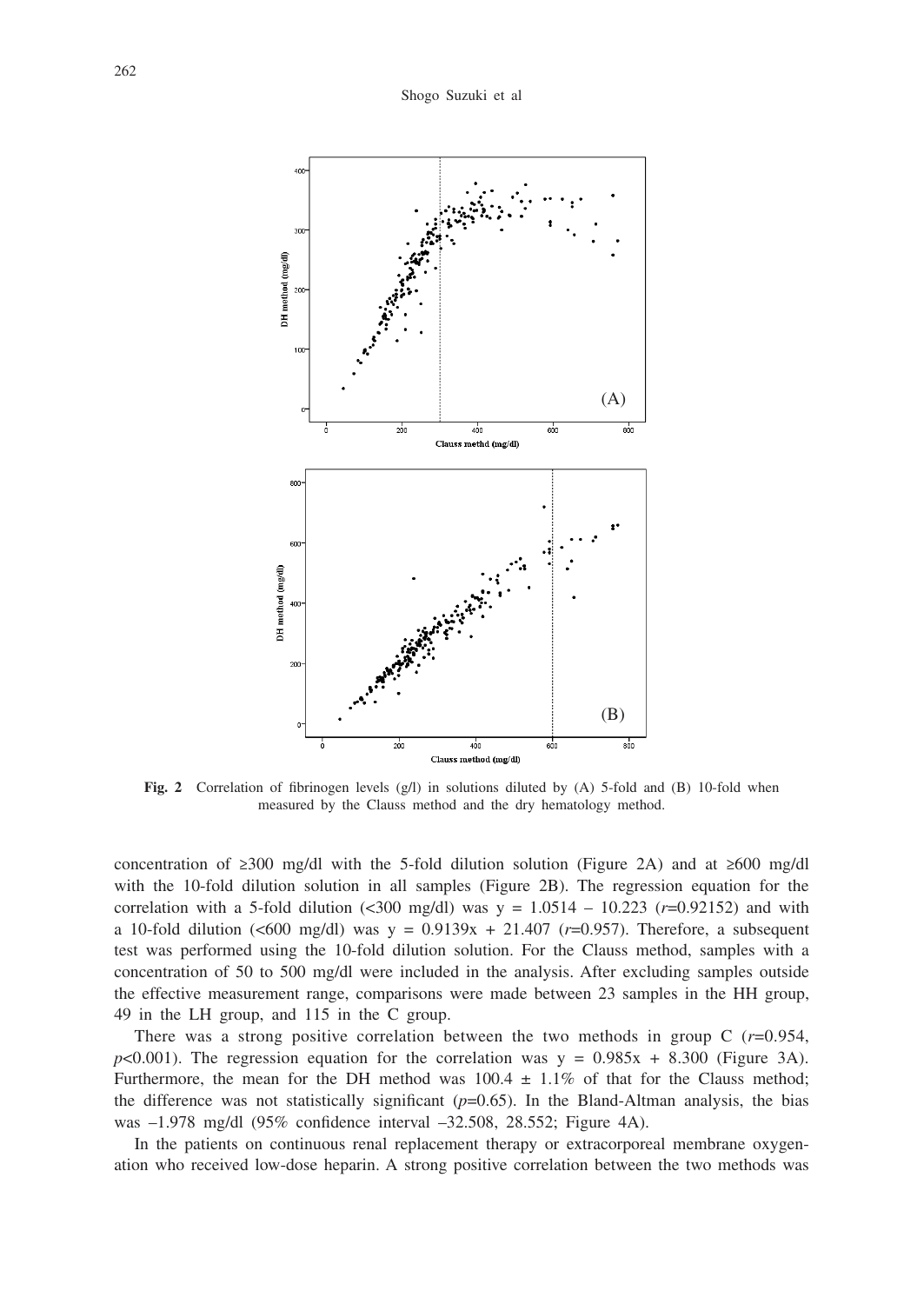

**Fig. 3** Correlation between fibrinogen levels (g/l) obtained by the Clauss method and those obtained by the dry hematology method in patients undergoing major surgery.

- **Fig. 3A:** Control group.
- **Fig. 3B:** Low-dose heparin group.
- **Fig. 3C:** High-dose heparin group.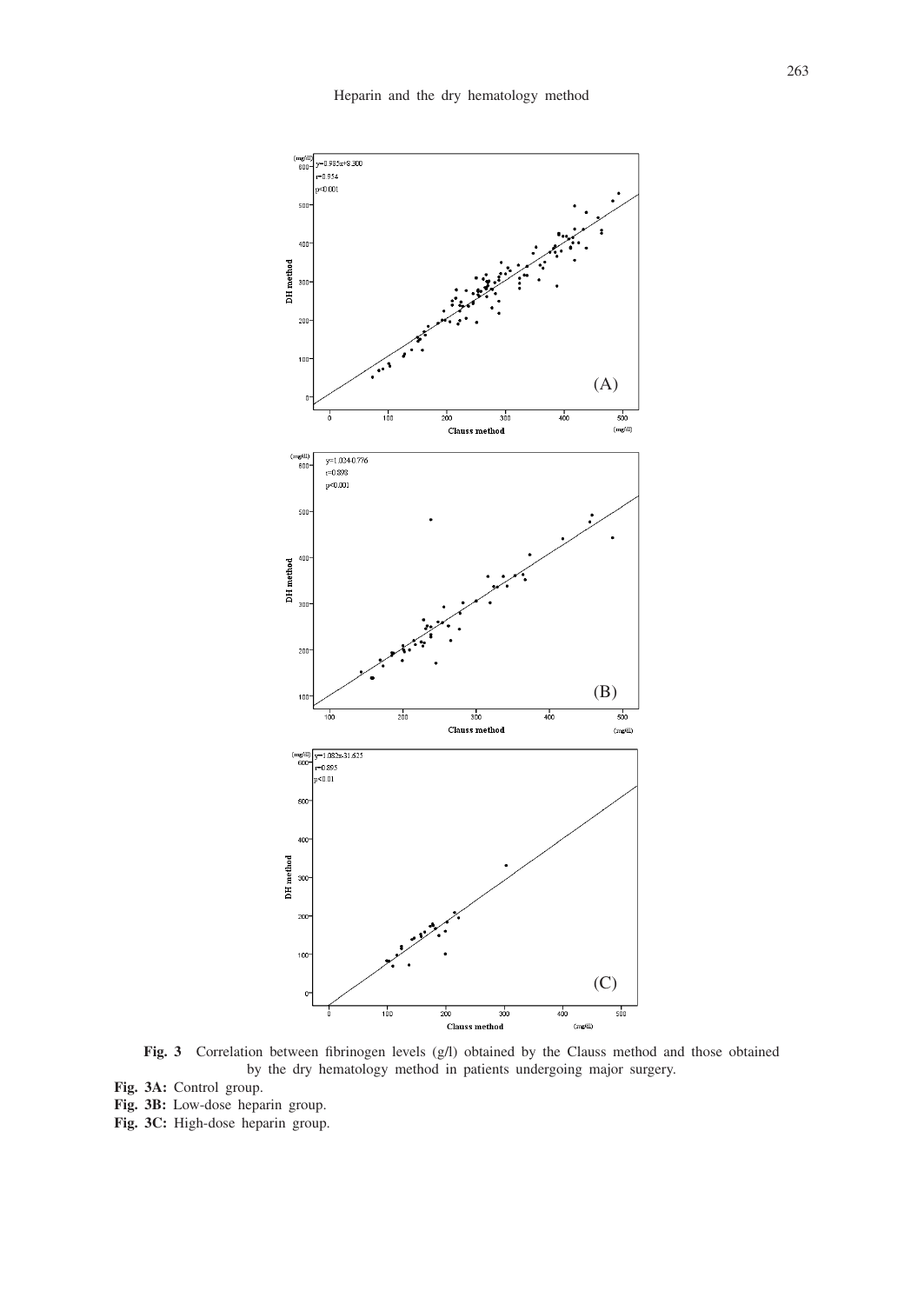found in the LH group ( $r=0.898$ ,  $p<0.001$ ). The regression equation for the correlation was  $y =$  $1.024x - 0.776$  (Figure 3B). The mean for the DH method was  $102.0 \pm 2.4\%$  of that for the Clauss method, and the difference was not statistically significant  $(p=0.42)$ . In the Bland-Altman analysis, the bias was 2.826 mg/dl (95% confidence interval –38.383, 44.036; Figure 4B).

There was also a strong correlation in the HH group  $(r=0.895, p<0.001)$ . The regression equation for the correlation was  $y = 1.082x - 31.625$  (Figure 3C). In the DH group, the mean fibrinogen level obtained using the DH method  $(87.9 \pm 3.1\%)$  was significantly lower than that for the Clauss method (147.913  $\pm$  11.834 mg/dl vs 165.957  $\pm$  9.794 mg/dl) (*p*<0.001). In the Bland-Altman analysis, the bias was –9.022 mg/dl (95% confidence interval –34.610, 16.567; Figure 4C).

### DISCUSSION

The CG02N system measures fibrinogen levels in whole blood using the DH method and is suitable for use at the bedside. Rapid measurement of the fibrinogen level is crucial in the event of massive bleeding, and the CG02N system has the advantages of not involving transport to a test room or centrifugation.

Major conventional measurement methods, e.g., the Clauss and PT-derived methods, use a reagent solution to measure the fibrinogen levels in plasma samples. Therefore, the measurements usually require centrifugation in the central laboratory. Depending on the institution, conventional measurements require 30–60 minutes for collection of blood, transport to the laboratory, centrifugation, and diagnosis, whereas the DH method allows measurements of fibrinogen in whole blood to be made at the bedside. Measurement of 100-mg/dl and 50-mg/dl samples takes <2 minutes and <5 minutes, respectively. Thus, the DH method may be very useful in surgical, intensive care, and emergency settings that require a rapid measurement result.

In this study, the DH method and the Clauss method were used to measure the perioperative fibrinogen level in 206 samples from patients, including some with acquired hypofibrinogenemia who had received high-dose heparin, low-dose heparin, or artificial colloid solution perioperatively. In the group of patients who received high-dose heparin, there was a significant positive correlation between measurements obtained using the DH method and those obtained using the Clauss method, and the decrease in fibrinogen levels was not marked. However, caution is required when using high-dose heparin.

In Japan, the cost of fibrinogen concentrate is covered by insurance only for patients with congenital hypofibrinogenemia, and the importance of rapid measurement and early administration of fibrinogen, for example, in obstetric patients with disseminated intravascular coagulation and massive hemorrhage, has been widely recognized. Moreover, many institutions allow off-label use of fibrinogen with the approval of an appropriate ethics committee. A rapid measurement system is particularly important for effective treatment of hypofibrinogenemia.

The reliability of low-concentration measurements in our study may be low because of the small number of samples with fibrinogen levels  $\leq 100$  mg/dl. However, there have been many studies in surgical and intensive care settings in which a fibrinogen level of 1 to 150 mg/dl was used as the criterion for fibrinogen replacement therapy.<sup>13-17</sup> Therefore, it should be straightforward to decide on fibrinogen replacement in the event of a sample with a fibrinogen level  $\leq 100$  mg/dl.<sup>18</sup>

In one study, there was a discrepancy between the measurements obtained by the Clauss method and those obtained by the PT-derived method because of an increase in the concentration of fibrin degradation products  $(FDP)$ .<sup>19</sup> Although the authors of that study suspected that FDP inhibited polymerization of fibrin, the cause of the discrepancy was unknown. Our present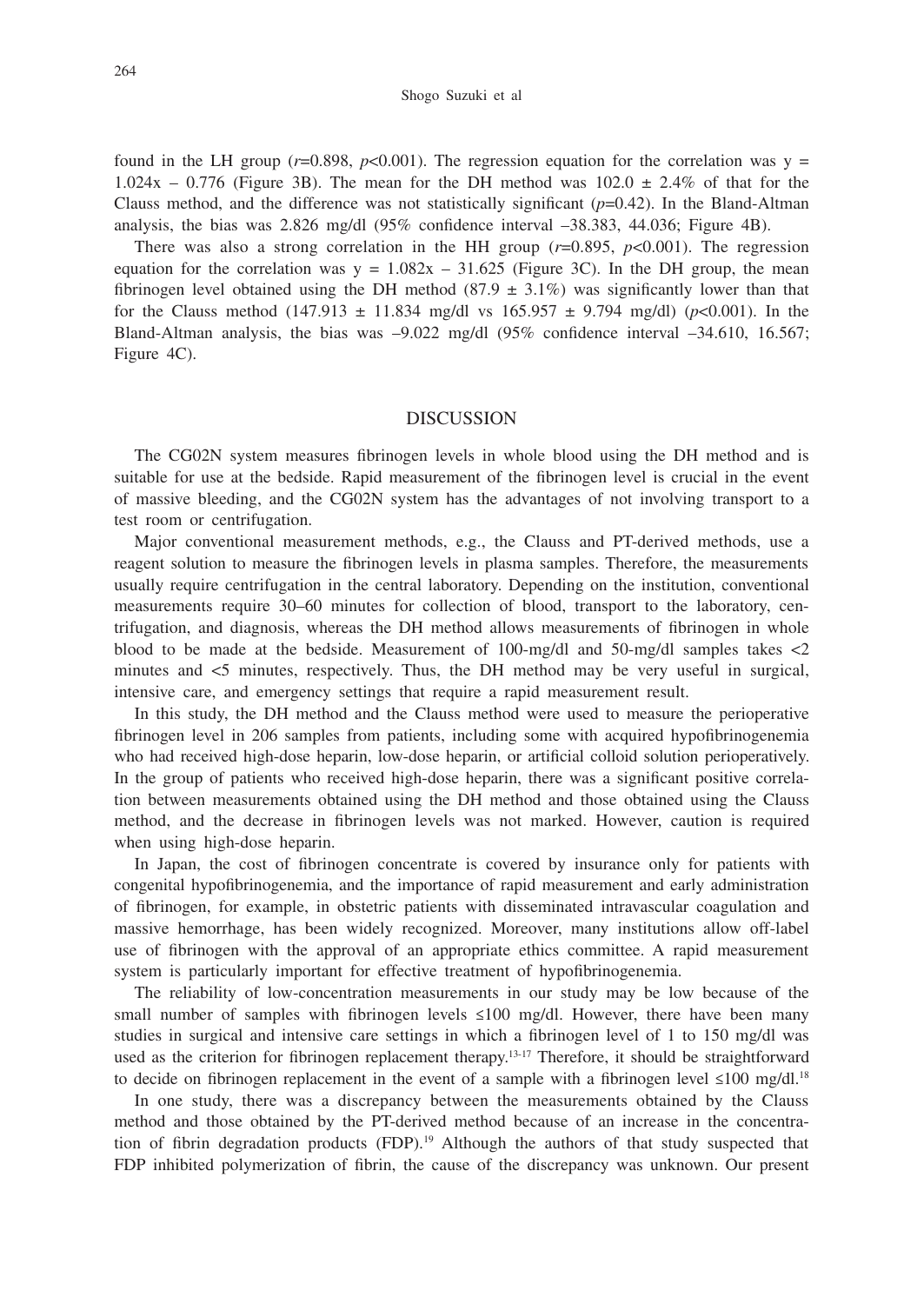

**Fig. 4** Results of Bland-Altman analysis of fibrinogen levels (g/l) measured perioperatively by the Clauss method and by the dry hematology method in patients undergoing major surgery. (A) Control group. (B) Low-dose heparin group. (C) High-dose heparin group.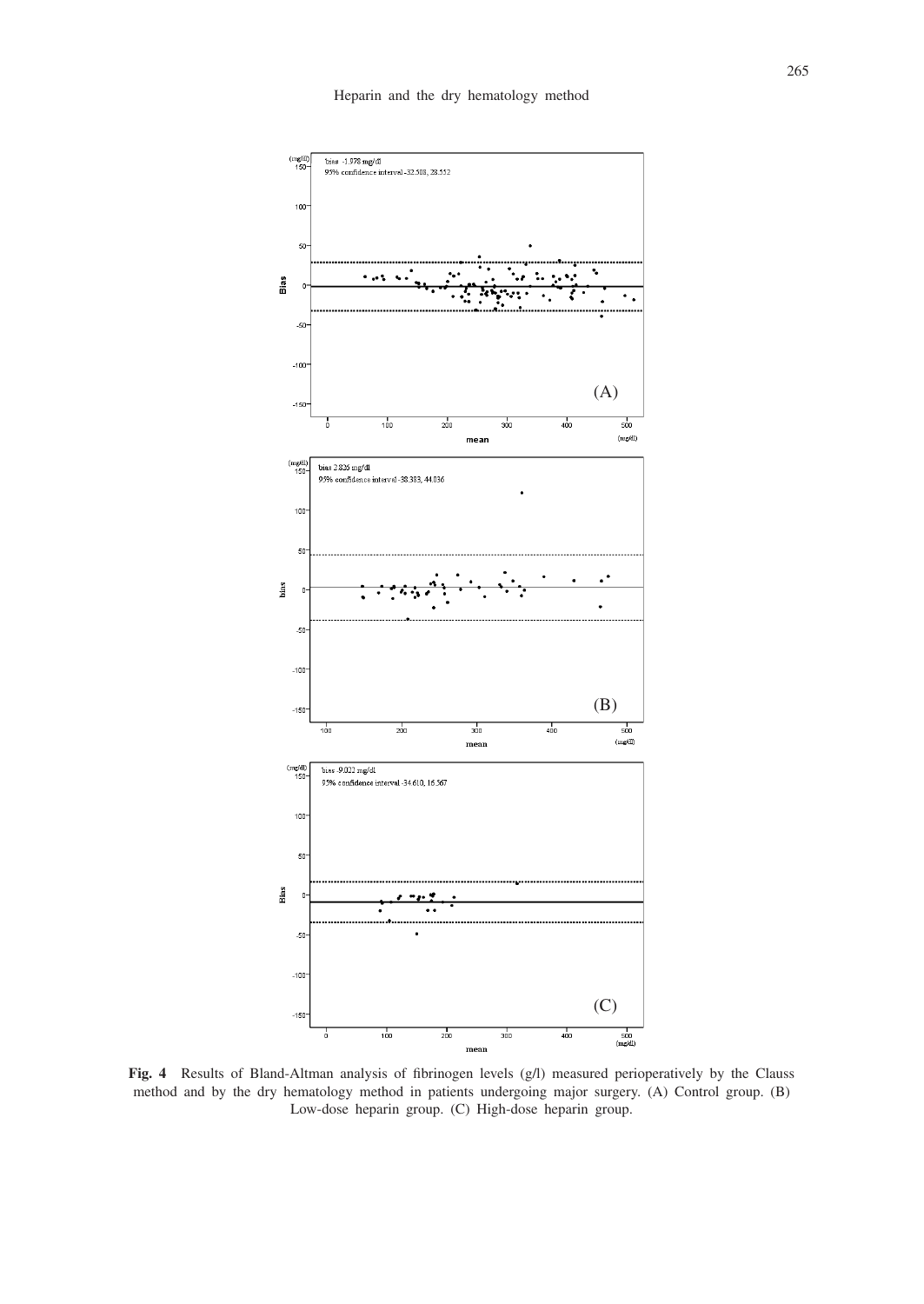study did not investigate the effects of FDP on the fibrinogen level, so it is unknown whether the significantly lower fibrinogen levels measured using the Clauss method when compared with those measured using the DH method in the samples from patients undergoing cardiopulmonary bypass reflect an increase in FDP.

Artificial colloid solution may affect the coagulation system. This study did not examine the amount of artificial colloid solution administered. However, there has been an in vitro study in which fibrinogen levels measured by the DH method were not affected when citrated whole blood samples were diluted with 6% hydroxyethyl starch to achieve 75% volume replacement.<sup>9</sup>

When using the DH method, the samples are diluted manually, so there is a risk of error. In the present study, all the measurements were made by the same experienced examiner; however, the risk of error could be higher when measurements are made by examiners with less clinical experience.

This study compared fibrinogen measurements obtained by the DH method and the Clauss method. There was a significant positive correlation between the two methods in the samples obtained from patients who had received low-dose heparin and those who had not received heparin; the difference between the groups was not significant. However, although there was a positive correlation between these two groups in samples obtained during cardiopulmonary bypass, the mean fibrinogen level measured using the DH method was significantly lower (87.9  $\pm$  3.1%) than that measured using the Clauss method. Therefore, caution is required when using the DH method because the fibrinogen level may be reduced by heparin.

Rapid measurement of the fibrinogen level is particularly important in the emergency treatment of massive bleeding in women with disseminated intravascular coagulation in the obstetric setting. The time needed to perform the measurement using the DH method is much shorter than that required when using the Clauss method, Furthermore, the DH method seems to be useful when deciding on coagulation factor replacement therapy in patients with perioperative bleeding events.

# CONFLICTS OF INTEREST

This clinical study was conducted in collaboration with A&T Corporation.

#### **REFERENCES**

- 1. Hiippala ST, Myllyla GJ, Vahtera EM. Hemostatic factors and replacement of major blood loss with plasma poor red cell concentrates. *Anesth Analg*. 1995;81:360–365.
- 2. McLoughlin TM, Fontana JL, Alving B, Mongan PD, Bünger R. Profound normovolemic hemodilution: hemostatic effects in patients and in a porcine model. *Anesth Analg*. 1996;83:459–465.
- 3. White NJ, Martin EJ, Brophy DF, Ward KR. Coagulopathy and traumatic shock: characterizing hemostatic function during the critical period prior to fluid resuscitation. *Resuscitation*. 2010;81:111–116.
- 4. Karlsso M, Ternstrom L, Hyllner M, Baghaei F, Nilsson S, Jeppsson A. Plasma fibrinogen level, bleeding, and transfusion after on-pump coronary artery bypass grafting surgery: a prospective observational study. *Transfusion*. 2008;48:2152–2158.
- 5. Fenger-Eriksen C, Lindberg-Larsen M, Christensen AQ, Ingerslev J, Sorenson B. Fibrinogen concentrate substitution therapy in patients with massive hemorrhage and low plasma fibrinogen concentrations. *Br J Anaesth*. 2008;101:769–773.
- 6. Karkouti K, Callum J, Crowther MA, et al. The relationship between fibrinogen levels after cardiopulmonary bypass and large volume red cell transfusion in cardiac surgery: an observational study. *Anesth Analg*. 2013;117:14–22.
- 7. Rahe-Meyer N, Solomon C, Hanke A, et al. Effects of fibrinogen concentrate as first-line therapy during major aortic replacement surgery: a randomized, placebo-controlled trial. *Anesthesiology*. 2013;118:40–50.